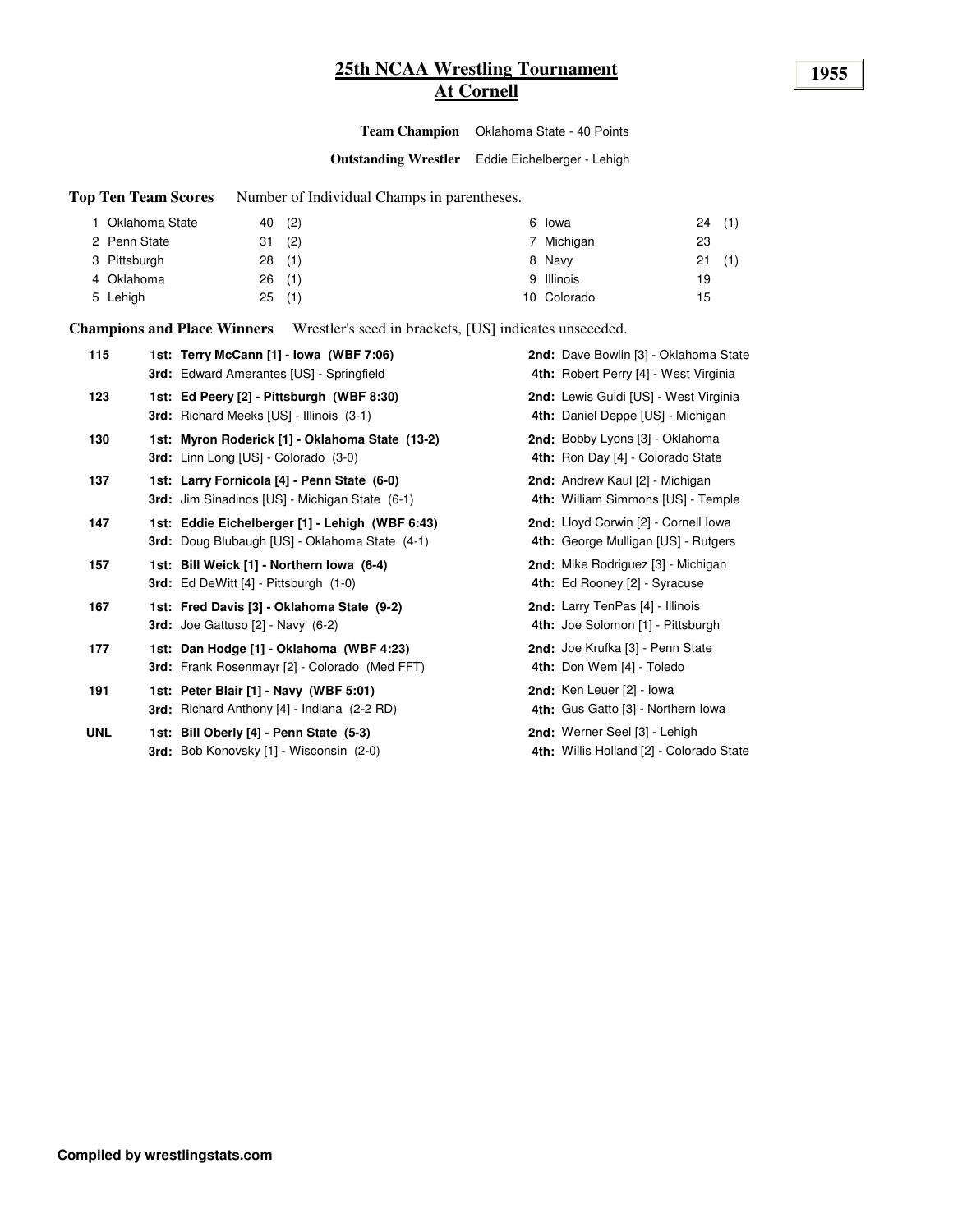# **3/25/1955 to 3/26/1955 at Cornell 1955 NCAA Wrestling Championship Page <sup>1</sup> of <sup>20</sup>**

| Junior Corr, Oklahoma             |                        |                        |                        |
|-----------------------------------|------------------------|------------------------|------------------------|
|                                   | Junior Corr 7-2        |                        | 115 Weight Class       |
| Gary McClain, Oregon State        |                        |                        |                        |
|                                   |                        | Robert Perry 4-3       |                        |
| Don Clark, Syracuse               |                        |                        |                        |
|                                   | Robert Perry Fall 7:48 |                        |                        |
| Robert Perry, West Virginia [4]   |                        |                        |                        |
|                                   |                        |                        | Terry McCann 8-0       |
| Wade Cummings, SUNY-Cortland      |                        |                        |                        |
| John McHugh, Maryland             | Wade Cummings RD       |                        |                        |
|                                   |                        |                        |                        |
|                                   |                        | Terry McCann Fall 1:46 |                        |
| Terry McCann, Iowa [1]            |                        |                        |                        |
|                                   | Terry McCann Fall 1:27 |                        |                        |
| Art McCall, Temple                |                        |                        |                        |
|                                   |                        |                        | Terry McCann Fall 7:06 |
| Bill Hulings, Pittsburgh [2]      |                        |                        |                        |
|                                   | Bill Hulings 6-1       |                        |                        |
| Robert Morgan, Wilkes             |                        |                        |                        |
|                                   |                        | Bill Hulings 5-0       |                        |
| Jack Love, Kent State             |                        |                        |                        |
| Gerry Yoder, Franklin & Marshall  | Gerry Yoder 7-6        |                        |                        |
|                                   |                        |                        |                        |
|                                   |                        |                        | Dave Bowlin 2-1        |
| Monsour Karin, South Dakota State |                        |                        |                        |
| Edward Amerantes, Springfield     | Edward Amerantes 4-0   |                        |                        |
|                                   |                        |                        |                        |
| Dave Bowlin, Oklahoma State [3]   |                        | Dave Bowlin 3-2        |                        |
|                                   |                        |                        |                        |
| Bye                               | Dave Bowlin            |                        |                        |
|                                   |                        |                        |                        |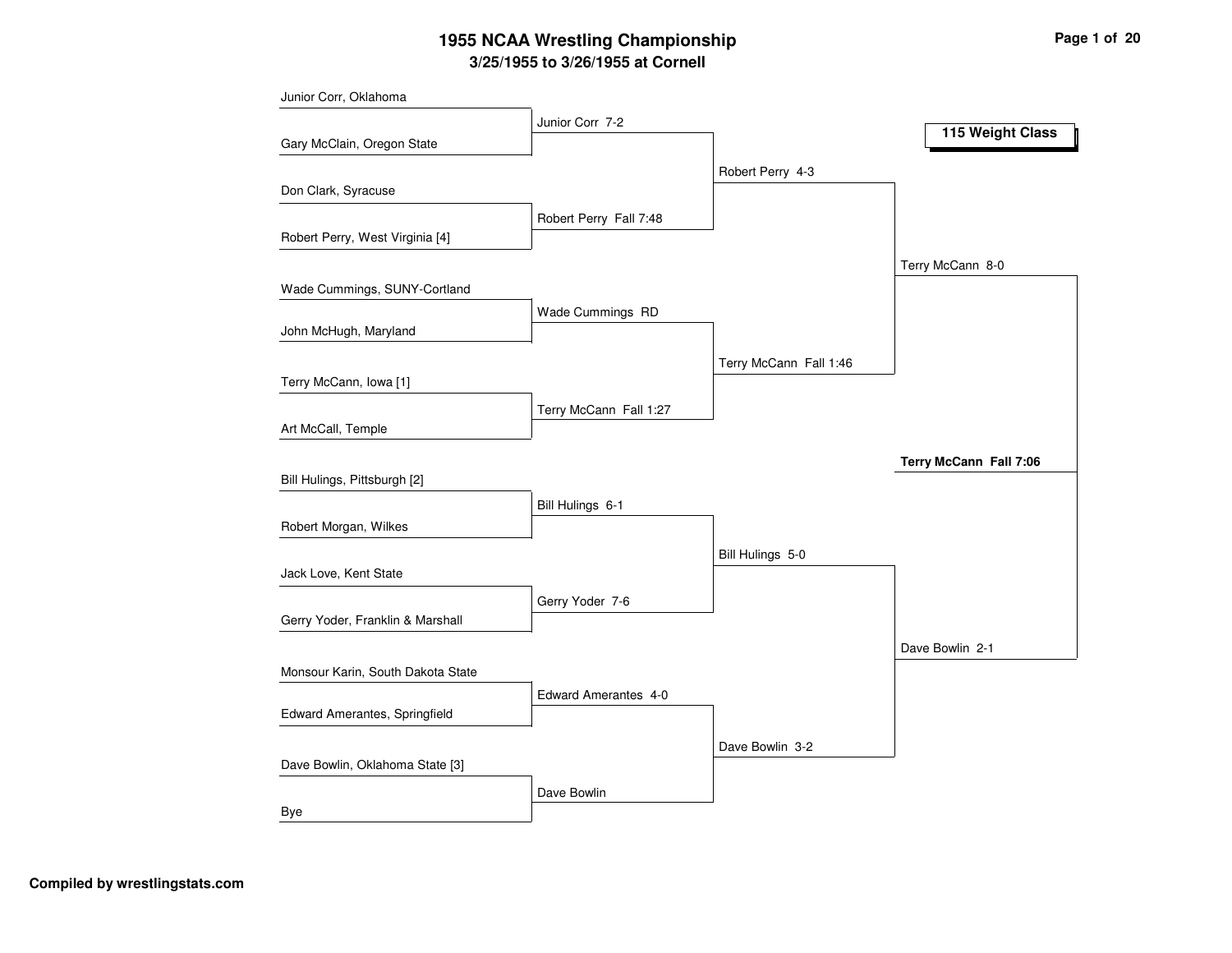# **3/25/1955 to 3/26/1955 at Cornell 1955 NCAA Wrestling Championship Page <sup>2</sup> of <sup>20</sup>**

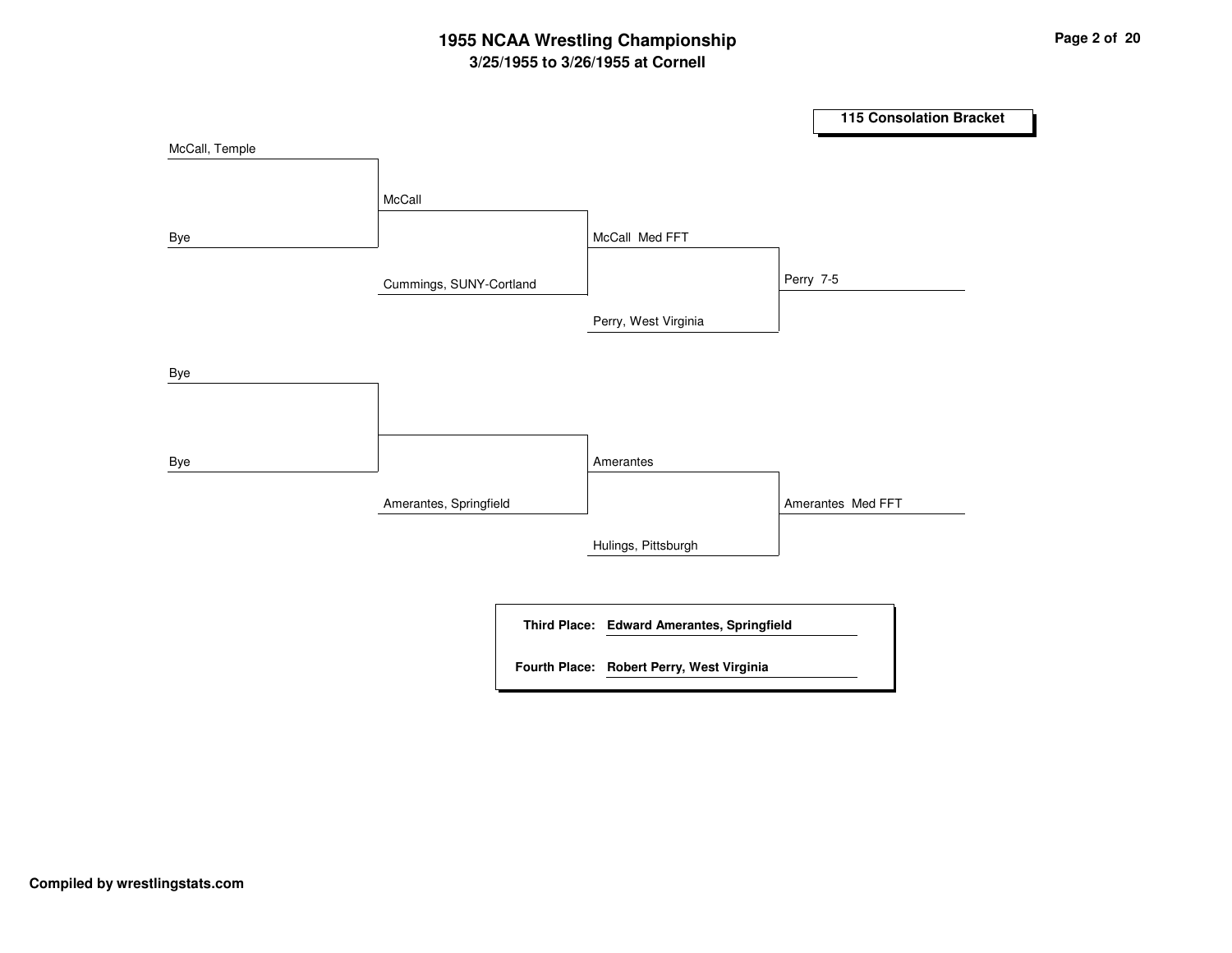| Gene D'Alessandro, Rutgers [4]              |                      |                             |                   |                    |
|---------------------------------------------|----------------------|-----------------------------|-------------------|--------------------|
| Bye                                         | Gene D'Alessandro    |                             |                   |                    |
| Dick Gappen, Knox                           | Dick Gappen 7-3      | Gene D'Alessandro Fall 6:40 |                   | 123 Weight Class   |
| Gordon Brockmueller, South Dakota State     |                      |                             |                   |                    |
| Bye                                         |                      |                             | Lewis Guidi 9-2   |                    |
| Daniel Deppe, Michigan                      | Daniel Deppe         |                             |                   |                    |
| Ed Dawkins, Ursinus                         |                      | Lewis Guidi Fall 7:09       |                   |                    |
| Lewis Guidi, West Virginia                  | Lewis Guidi 5-0      |                             |                   |                    |
| Bye                                         |                      |                             |                   | Lewis Guidi 12-11  |
| Sid Nodland, Penn State                     | Sid Nodland          |                             |                   |                    |
| Sam Carlo, SUNY-Cortland                    |                      | Sam Carlo 8-3               |                   |                    |
| Robert Royce, Wyoming                       | Sam Carlo Fall 1:20  |                             |                   |                    |
| Bye                                         |                      |                             | Sam Carlo RD      |                    |
| Bill Jemison, Cornell                       | <b>Bill Jemison</b>  |                             |                   |                    |
| Dick Govig, Iowa [1]                        |                      | Dick Govig 6-2              |                   |                    |
| Donald Stubblebine, Springfield             | Dick Govig 5-0       |                             |                   |                    |
|                                             |                      |                             |                   | Ed Peery Fall 8:30 |
| Tom Musser, Lock Haven<br>Ed Corr, Oklahoma | Ed Corr 7-6          |                             |                   |                    |
|                                             |                      | Richard Meeks 14-7          |                   |                    |
| Richard Meeks, Illinois                     | <b>Richard Meeks</b> |                             |                   |                    |
| Bye                                         |                      |                             | Ed Peery 10-6     |                    |
| Robert DeGroff, Hofstra                     | Robert DeGroff 8-7   |                             |                   |                    |
| Mel Lehman, Oregon State                    |                      | Ed Peery 4-0                |                   |                    |
| Ed Peery, Pittsburgh [2]                    | Ed Peery             |                             |                   |                    |
| Bye                                         |                      |                             |                   | Ed Peery 6-3       |
| Vernon Whitney, Purdue                      | Dick Gibson RD       |                             |                   |                    |
| Dick Gibson, Washington State               |                      | Robert Gunner 7-3           |                   |                    |
| Robert Gunner, Michigan State               | Robert Gunner        |                             |                   |                    |
| Bye                                         |                      |                             | Robert Gunner 9-4 |                    |
| Harmon Leslie, Oklahoma State               |                      |                             |                   |                    |
|                                             |                      |                             |                   |                    |
| Kent Townley, Iowa State [3]                | Harmon Leslie 14-13  |                             |                   |                    |
| Bye<br>Tom Deppe, Lehigh                    | Tom Deppe            | Harmon Leslie Fall 7:40     |                   |                    |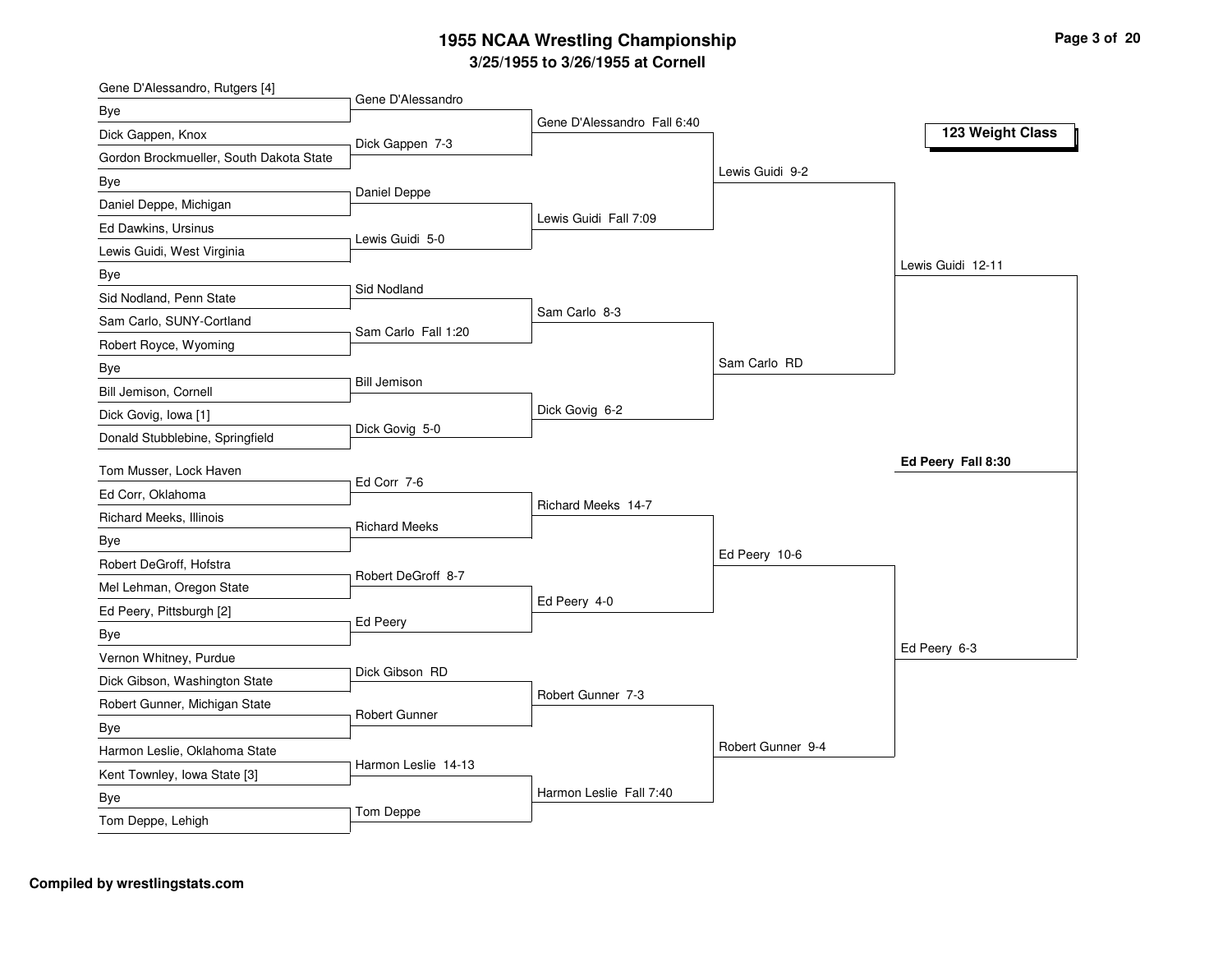# **3/25/1955 to 3/26/1955 at Cornell 1955 NCAA Wrestling Championship Page <sup>4</sup> of <sup>20</sup>**

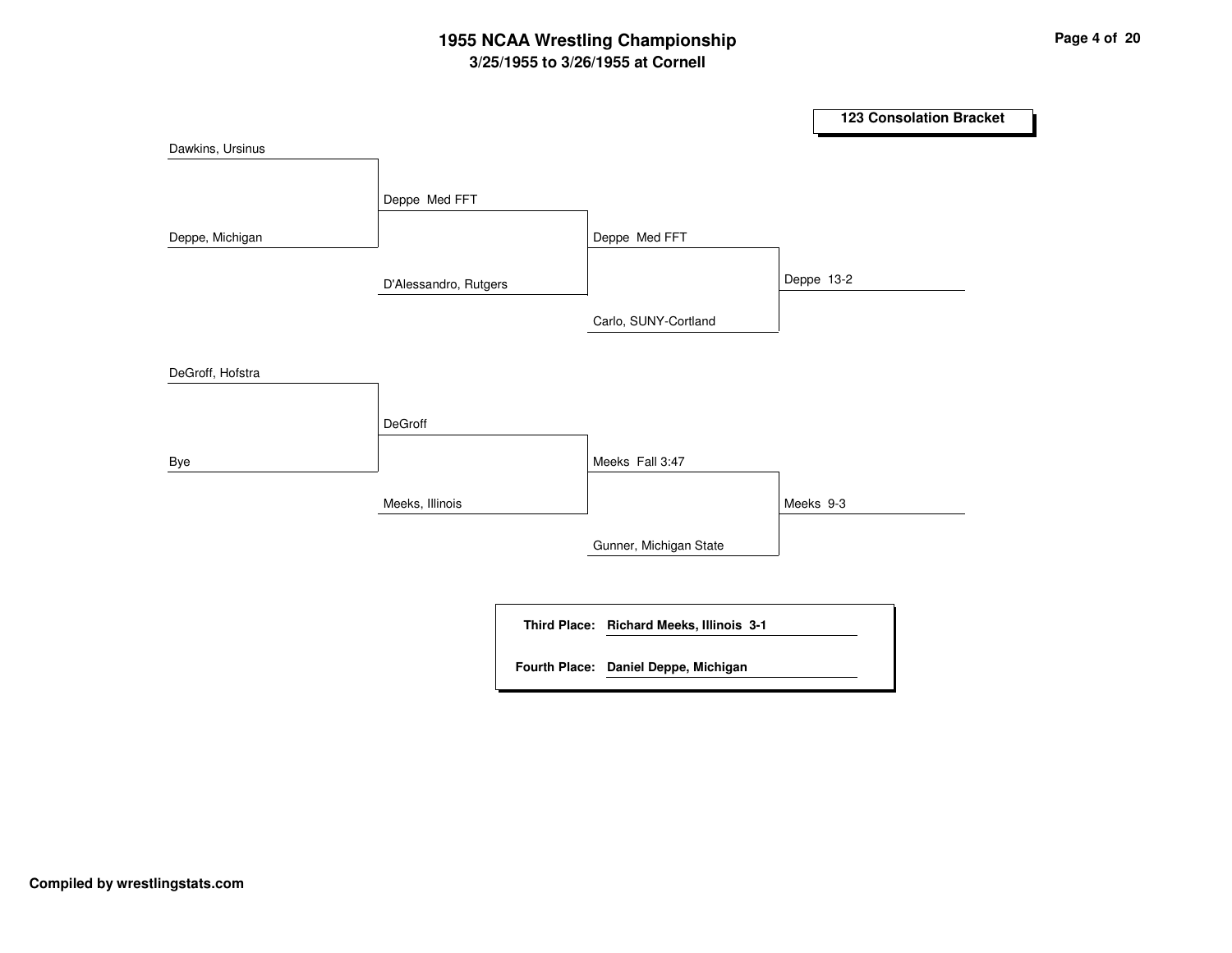| Mark Murray, Cornell Iowa          |                    |                          |                    |                     |
|------------------------------------|--------------------|--------------------------|--------------------|---------------------|
| Bye                                | Mark Murray        | Mark Murray 9-6          |                    |                     |
| Bob Homan, Penn State              | Bob Homan          |                          |                    | 130 Weight Class    |
| Bye                                |                    |                          |                    |                     |
| Ron Day, Colorado State [4]        |                    |                          | Ron Day 4-1        |                     |
| Bye                                | Ron Day            |                          |                    |                     |
| Don Hall, Iowa State               | Don Hall 12-2      | Ron Day 3-1              |                    |                     |
| Bob Theriault, Yale                |                    |                          |                    |                     |
| Deane Oliver, Rutgers              |                    |                          |                    | Myron Roderick 6-0  |
| Bye                                | Deane Oliver       |                          |                    |                     |
| Tom Nevits, Ohio University        | <b>Tom Nevits</b>  | Tom Nevits 4-3           |                    |                     |
| Bye                                |                    |                          |                    |                     |
| Myron Roderick, Oklahoma State [1] |                    |                          | Myron Roderick 8-0 |                     |
| Bye                                | Myron Roderick     |                          |                    |                     |
| George Mills, Hofstra              |                    | Myron Roderick Fall 4:15 |                    |                     |
| Jim Janes, Knox                    | Jim Janes 10-9     |                          |                    |                     |
| Roy Fowley, SIU-Carbondale         |                    |                          |                    | Myron Roderick 13-2 |
| Max Pearson, Michigan [2]          | Max Pearson 12-6   |                          |                    |                     |
| Cletus Blegen, Minnesota State     |                    | Max Pearson 11-5         |                    |                     |
| Bye                                | Cletus Blegen      |                          |                    |                     |
| Linn Long, Colorado                |                    |                          | Linn Long 9-4      |                     |
| Bye                                | Linn Long          |                          |                    |                     |
| Charles Goldthorp, Lock Haven      |                    | Linn Long 7-2            |                    |                     |
| Bye                                | Charles Goldthorp  |                          |                    |                     |
| Rex Boda, Cornell                  |                    |                          |                    | Bobby Lyons RD      |
| Bobby Lyons, Oklahoma [3]          | Bobby Lyons 4-2    |                          |                    |                     |
|                                    |                    |                          |                    |                     |
|                                    |                    | Bobby Lyons 7-1          |                    |                     |
| Rich Padula, Ursinus               | <b>Rich Padula</b> |                          |                    |                     |
| Bye                                |                    |                          | Bobby Lyons RD     |                     |
| Hugh Cowan, North Carolina         | Hugh Cowan         |                          |                    |                     |
| Bye<br>Bye                         |                    | John Ontiveros 5-0       |                    |                     |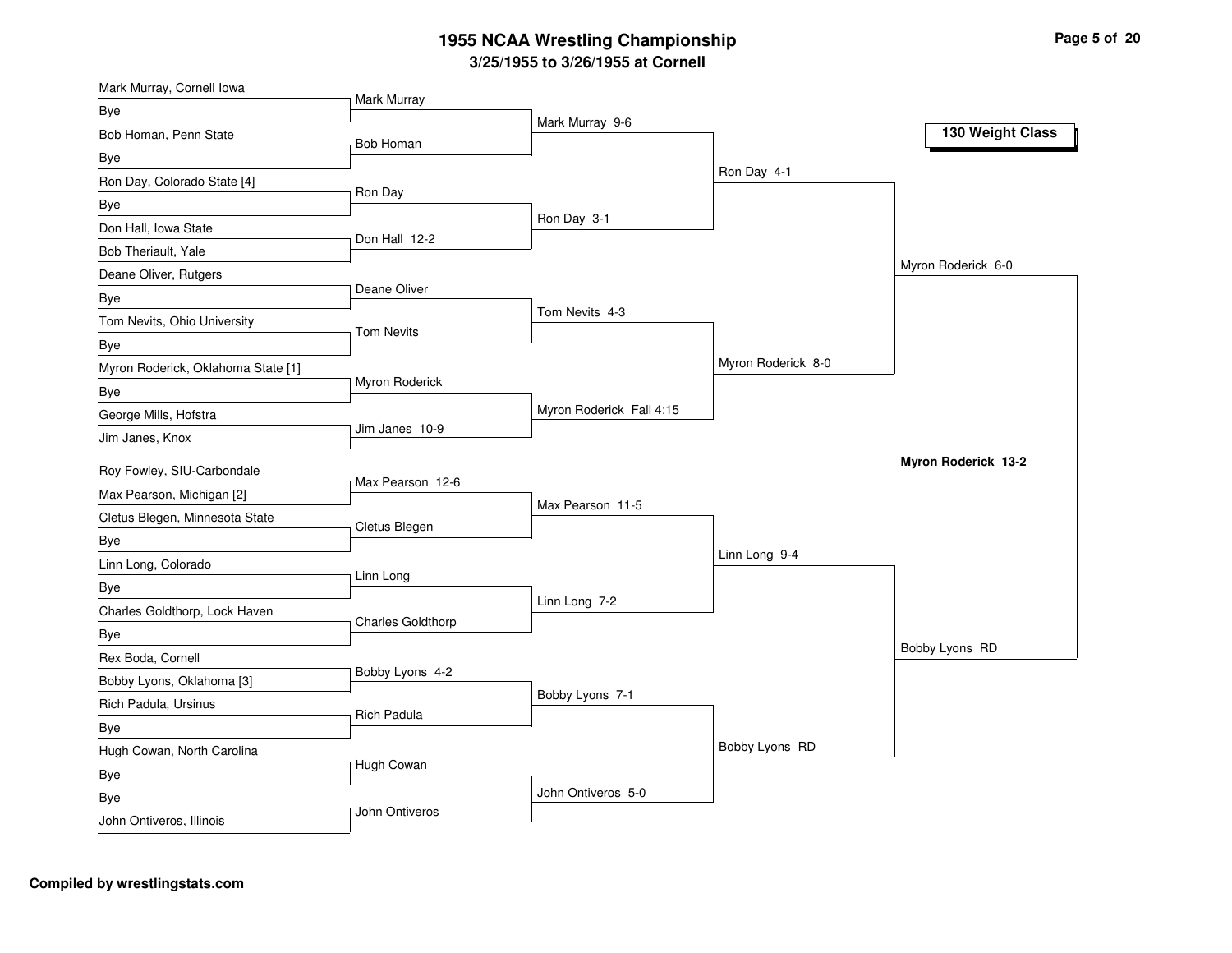# **3/25/1955 to 3/26/1955 at Cornell 1955 NCAA Wrestling Championship Page <sup>6</sup> of <sup>20</sup>**

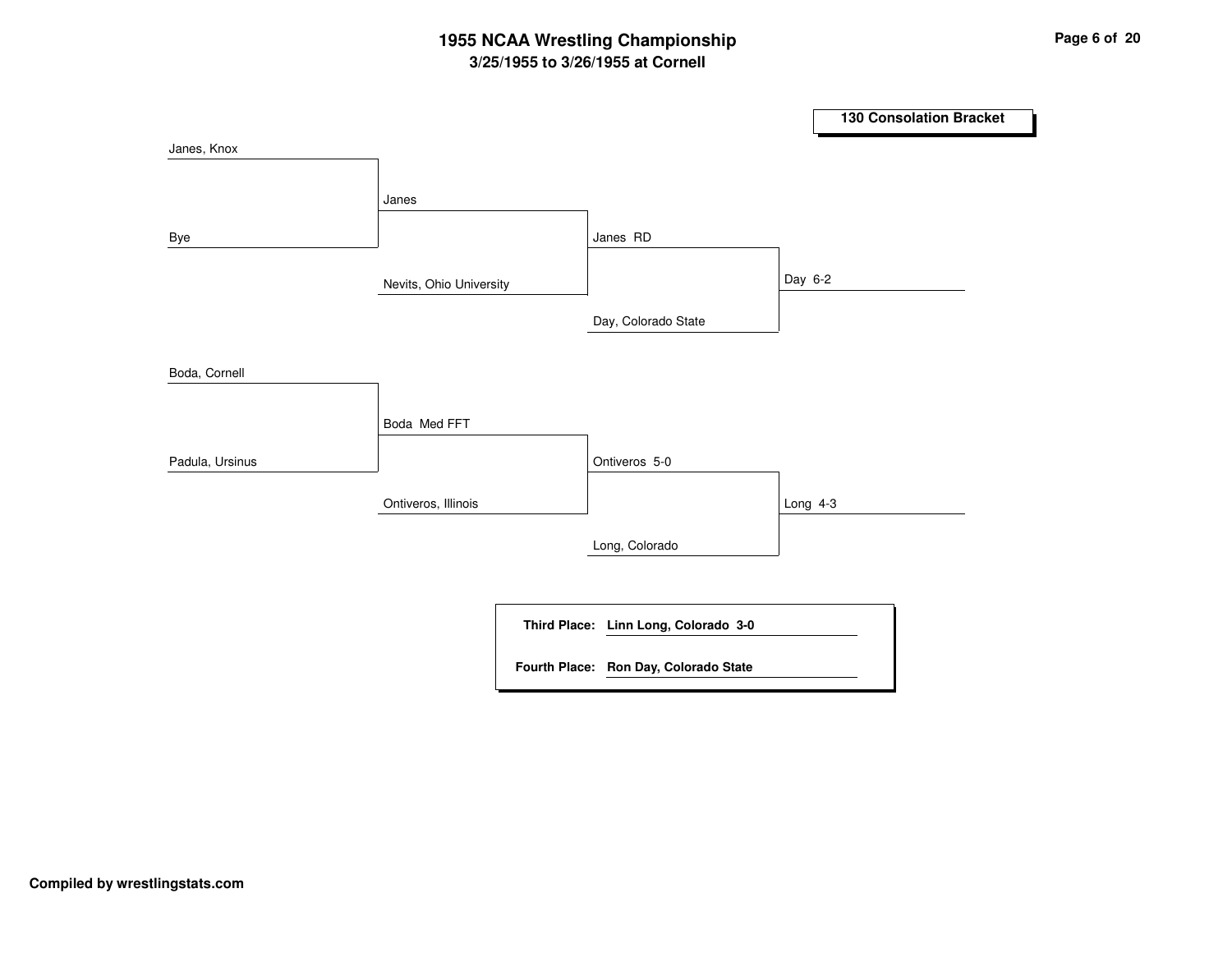# **3/25/1955 to 3/26/1955 at Cornell 1955 NCAA Wrestling Championship Page <sup>7</sup> of <sup>20</sup>**

|                                    | Larry Fornicola Fall 4:40 |                      |                           |
|------------------------------------|---------------------------|----------------------|---------------------------|
| Larry Fornicola, Penn State [4]    |                           |                      | 137 Weight Class          |
|                                    |                           | Larry Fornicola 8-5  |                           |
| Phil Burnaman, Harvard             |                           |                      |                           |
|                                    | Art Keith Fall 8:38       |                      |                           |
| Art Keith, Oregon State            |                           |                      |                           |
|                                    |                           |                      | Larry Fornicola Fall 8:30 |
| Dave Bates, Lehigh                 |                           |                      |                           |
|                                    | Dave Bates 5-2            |                      |                           |
| Ron McIntyre, Lock Haven           |                           |                      |                           |
|                                    |                           | Don Hart 7-4         |                           |
| Don Hart, Oklahoma [1]             |                           |                      |                           |
|                                    | Don Hart 7-1              |                      |                           |
| Charles Gratto, Cornell            |                           |                      |                           |
|                                    |                           |                      | Larry Fornicola 6-0       |
| Darrell Miller, Iowa State         |                           |                      |                           |
|                                    | Andrew Kaul 8-2           |                      |                           |
| Andrew Kaul, Michigan [2]          |                           |                      |                           |
|                                    |                           | Andrew Kaul 9-4      |                           |
| William Simmons, Temple            |                           |                      |                           |
| John Twark, Kent State             | William Simmons 8-2       |                      |                           |
|                                    |                           |                      |                           |
|                                    |                           |                      | Andrew Kaul RD            |
| Warren DePrenger, Cornell Iowa [3] |                           |                      |                           |
| Claudell Wright, Oklahoma State    | Warren DePrenger 7-3      |                      |                           |
|                                    |                           |                      |                           |
| Bill Mellen, Illinois              |                           | Warren DePrenger 3-1 |                           |
|                                    |                           |                      |                           |
| Fred Futchko, Rutgers              | Fred Futchko 5-0          |                      |                           |
|                                    |                           |                      |                           |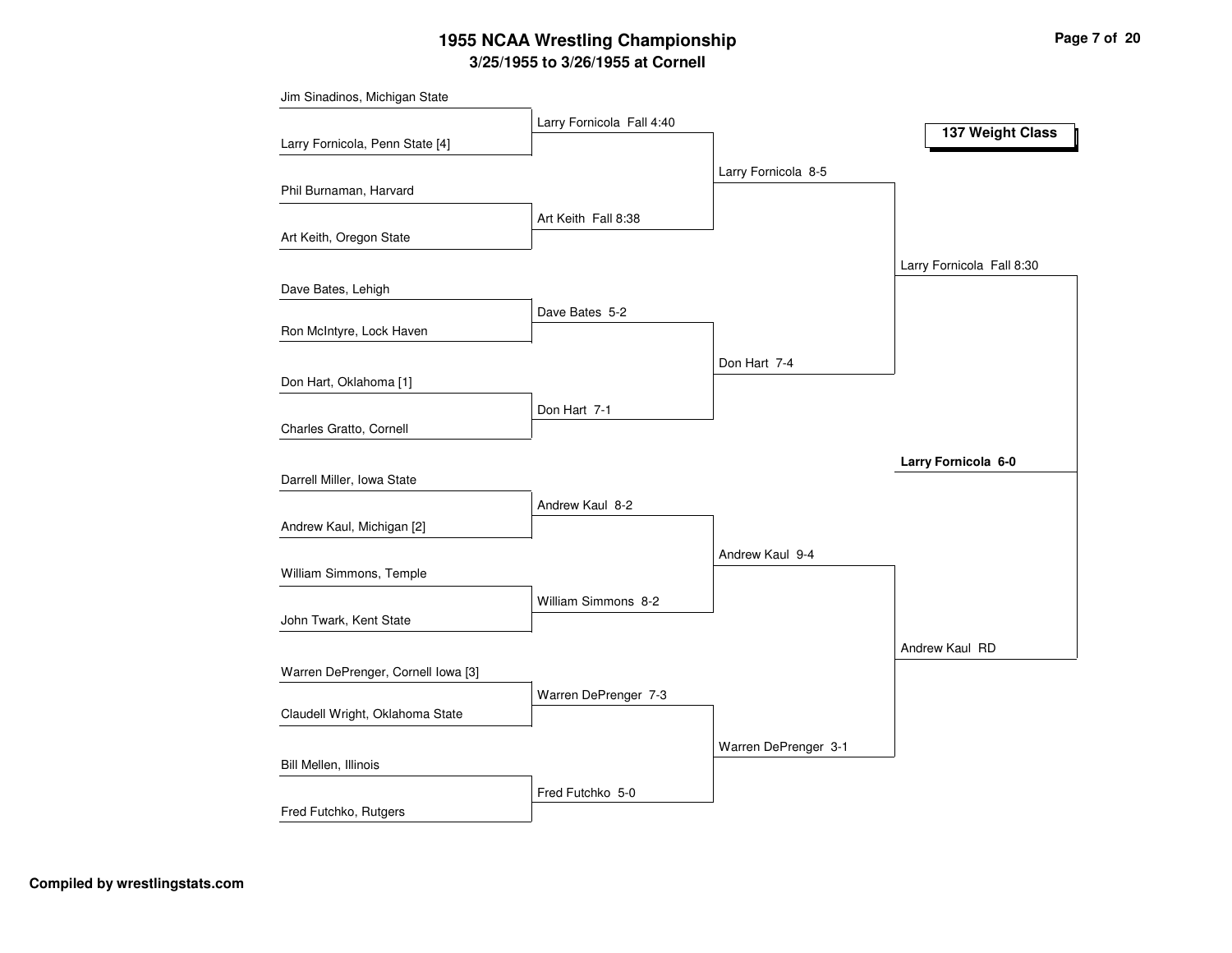# **3/25/1955 to 3/26/1955 at Cornell 1955 NCAA Wrestling Championship Page <sup>8</sup> of <sup>20</sup>**

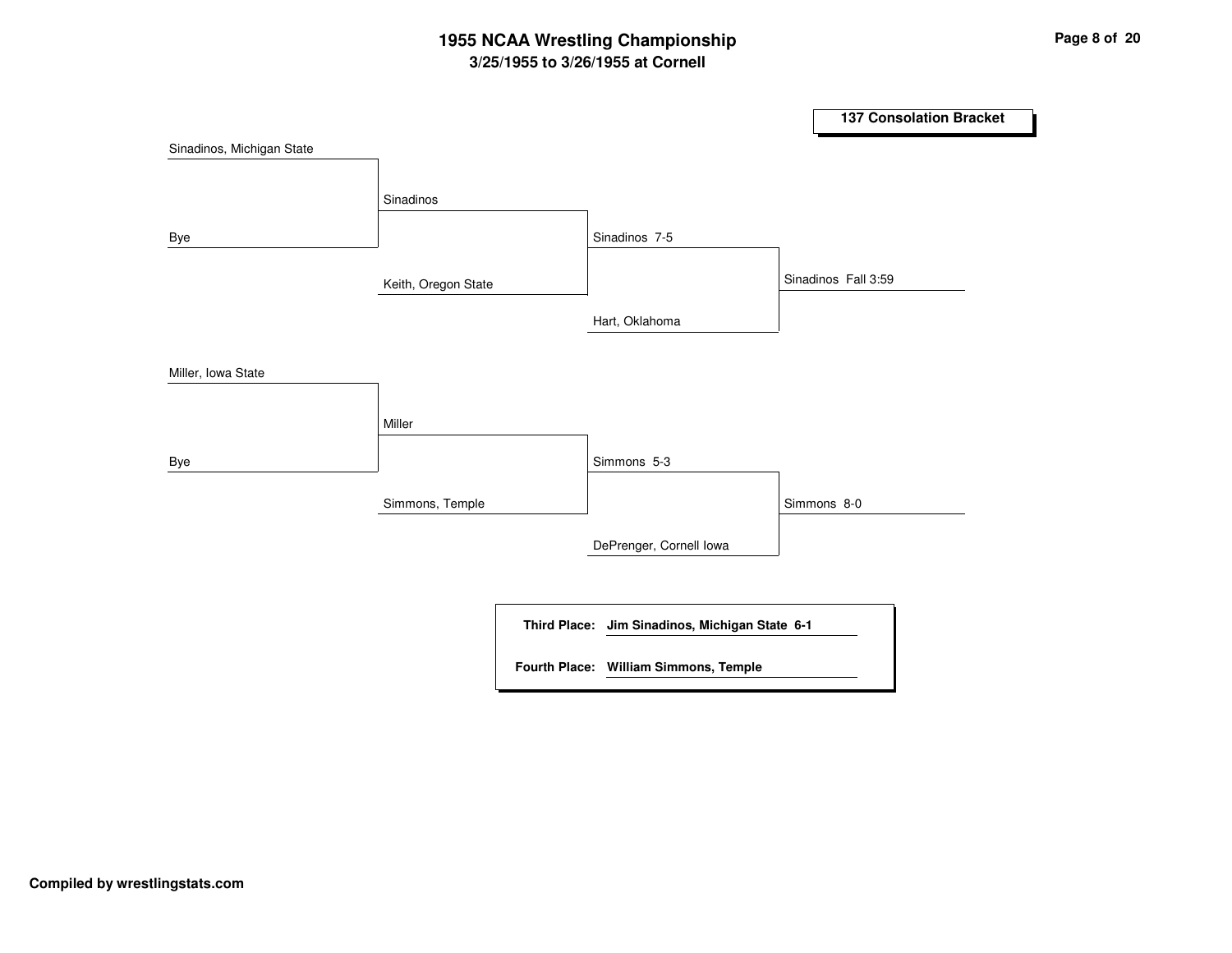| Dave Adams, Penn State         |                              |                              |                              |                              |
|--------------------------------|------------------------------|------------------------------|------------------------------|------------------------------|
| Bye                            | Dave Adams                   | Stan Wintermote 4-0          |                              |                              |
| Stan Wintermote, Wyoming       | Stan Wintermote              |                              |                              | 147 Weight Class             |
| Bye                            |                              |                              |                              |                              |
| George Mulligan, Rutgers       |                              |                              | George Mulligan 8-4          |                              |
| Bye                            | George Mulligan              |                              |                              |                              |
| Don Haney, Michigan [4]        | Don Haney                    | George Mulligan RD           |                              |                              |
| Bye                            |                              |                              |                              |                              |
| Ray Farris, Kings Point        |                              |                              |                              | Eddie Eichelberger 10-5      |
| Bye                            | Ray Farris                   |                              |                              |                              |
| Bob Cook, Pittsburgh           | <b>Bob Cook</b>              | Bob Cook 6-3                 |                              |                              |
| Bye                            |                              |                              |                              |                              |
| Don Bills, Ithaca              |                              |                              | Eddie Eichelberger Fall 2:39 |                              |
| Bye                            | Don Bills                    |                              |                              |                              |
| Eddie Eichelberger, Lehigh [1] |                              | Eddie Eichelberger Fall 6:42 |                              |                              |
| John O'Neil, Wheaton           | Eddie Eichelberger Fall 5:26 |                              |                              |                              |
| Doug Blubaugh, Oklahoma State  |                              |                              |                              | Eddie Eichelberger Fall 6:43 |
| Roger Judd, Cornell            | Doug Blubaugh 4-1            |                              |                              |                              |
| Roland Alexander, Kansas State |                              | Doug Blubaugh 5-2            |                              |                              |
| Bye                            | Roland Alexander             |                              |                              |                              |
| Lloyd Corwin, Cornell Iowa [2] |                              |                              | Lloyd Corwin 5-3             |                              |
| Bye                            | Lloyd Corwin                 |                              |                              |                              |
| Ed Jackson, Illinois           |                              | Lloyd Corwin 7-1             |                              |                              |
| Bye                            | Ed Jackson                   |                              |                              |                              |
| Lee Young, Oklahoma [3]        |                              |                              |                              | Lloyd Corwin 3-1             |
| Bye                            | Lee Young                    |                              |                              |                              |
| Ralph Hutchinson, Lafayette    |                              | Lee Young Fall 5:34          |                              |                              |
| Bye                            | Ralph Hutchinson             |                              |                              |                              |
| Bud Weick, Purdue              |                              |                              | Bud Weick 9-5                |                              |
| Bye                            | <b>Bud Weick</b>             |                              |                              |                              |
| Bye                            |                              | Bud Weick 6-2                |                              |                              |
| Richard Simmons, Temple        | <b>Richard Simmons</b>       |                              |                              |                              |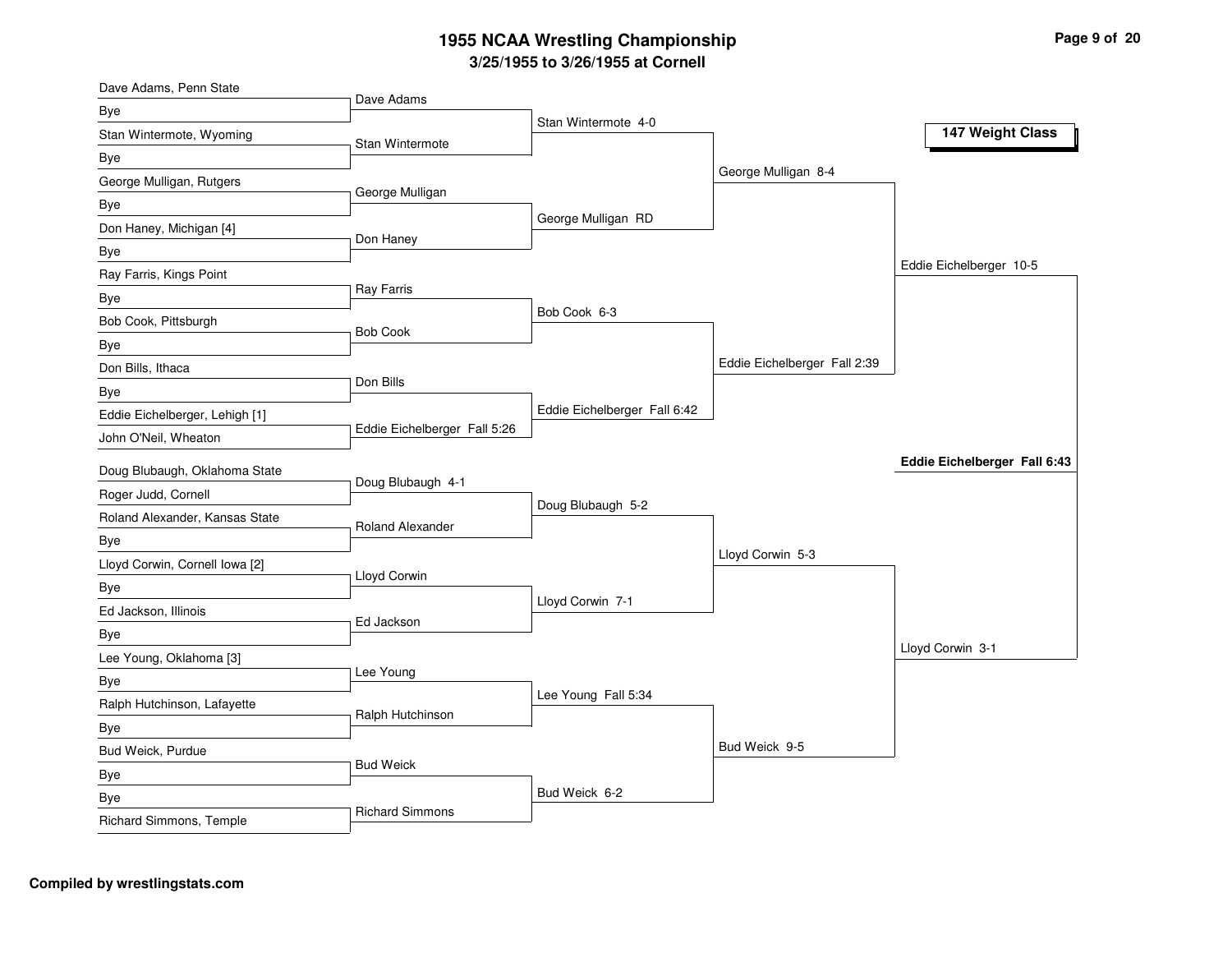# **3/25/1955 to 3/26/1955 at Cornell 1955 NCAA Wrestling Championship Page <sup>10</sup> of <sup>20</sup>**

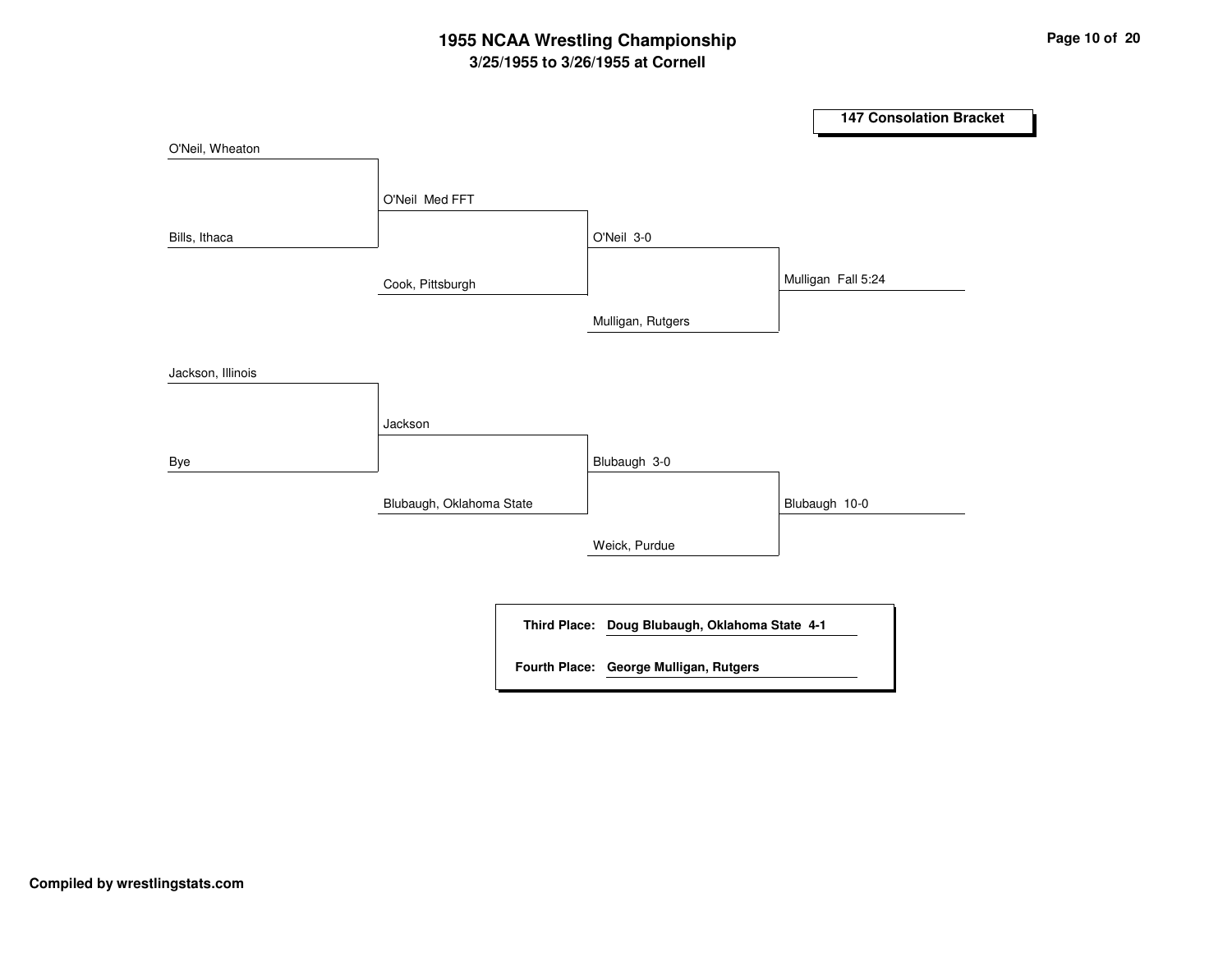| Joe Humphreys, Penn State        |                         |                            |                          |                      |
|----------------------------------|-------------------------|----------------------------|--------------------------|----------------------|
| Bye                              | Joe Humphreys           | Ed DeWitt Fall 8:25        |                          |                      |
| Jerry Schroeder, Minnesota State | Ed DeWitt Fall 3:33     |                            |                          | 157 Weight Class     |
| Ed DeWitt, Pittsburgh [4]        |                         |                            |                          |                      |
| George McGee, North Carolina     |                         |                            | Ed DeWitt RD             |                      |
| Dale Ward, Army                  | Dale Ward Fall 8:17     |                            |                          |                      |
| Don Chatwick, Baldwin Wallace    | John Winder 15-4        | John Winder Fall 5:47      |                          |                      |
| John Winder, Iowa                |                         |                            |                          |                      |
| Bill Weick, Northern Iowa [1]    |                         |                            |                          | <b>Bill Weick RD</b> |
| Norman Balot, CCNY               | Bill Weick 9-1          |                            |                          |                      |
| Ned Tudi, Cornell                | Vincent Kelly 3-1       | Bill Weick 6-0             |                          |                      |
| Vincent Kelly, Loyola MD         |                         |                            |                          |                      |
| Delbert Lockwood, Colorado State |                         |                            | Bill Weick 4-1           |                      |
| Don Dykhoff, South Dakota State  | Delbert Lockwood 9-3    |                            |                          |                      |
| Roger Taylor, Lehigh             |                         | Delbert Lockwood Fall 4:43 |                          |                      |
| Bill Fisher, Millersville        | Roger Taylor 5-2        |                            |                          |                      |
| Ed Rooney, Syracuse [2]          |                         |                            |                          | Bill Weick 6-4       |
| Jerry Bross, Oklahoma            | Ed Rooney Fall 2:40     |                            |                          |                      |
| Luther Seeber, Wisconsin         |                         | Ed Rooney Fall 1:06        |                          |                      |
| Harry Scott, Columbia            | Luther Seeber Fall 5:45 |                            |                          |                      |
| Sam Downey, Auburn               |                         |                            | Ed Rooney 11-4           |                      |
| Bill Bock, Springfield           | Bill Bock 11-9          |                            |                          |                      |
| Dick Lennox, Michigan State      |                         | Bill Smoot 10-5            |                          |                      |
| Bill Smoot, Oklahoma State       | Bill Smoot 9-6          |                            |                          |                      |
| Bob Bormuth, Wyoming             |                         |                            |                          | Mike Rodriguez 13-8  |
| Gerry Chadwick, Duke             | Bob Bormuth 5-0         |                            |                          |                      |
| Frank Kastor, Illinois           |                         | Peter Damone 6-2           |                          |                      |
| Peter Damone, Hofstra            | Peter Damone Fall 4:34  |                            |                          |                      |
| Neal Lesher, Rutgers             |                         |                            | Mike Rodriguez Fall 7:00 |                      |
| Mike Rodriguez, Michigan [3]     | Mike Rodriguez 14-4     |                            |                          |                      |
| Bye                              |                         | Mike Rodriguez Fall 2:34   |                          |                      |
| Ron Teuber, Colorado             | Ron Teuber              |                            |                          |                      |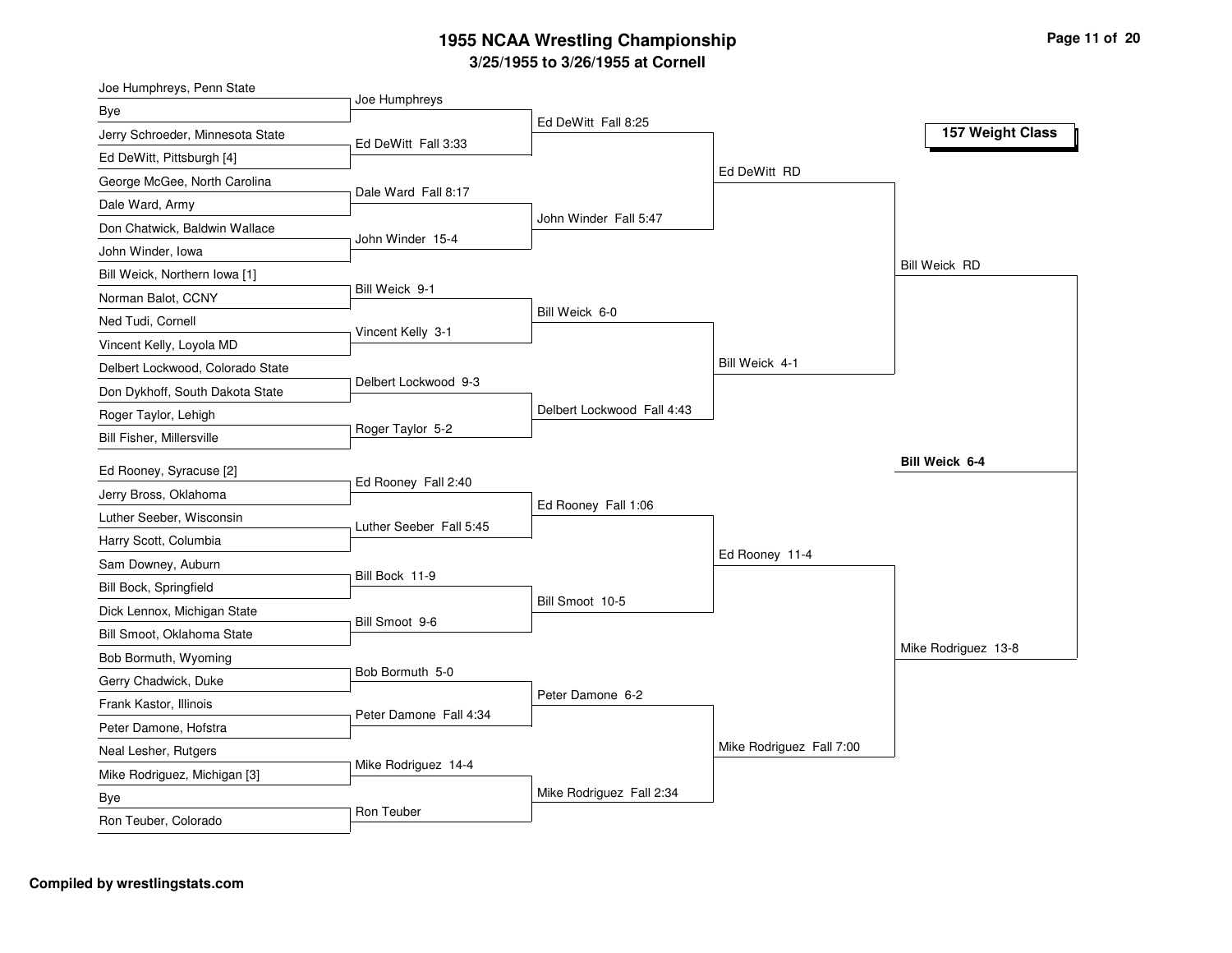# **3/25/1955 to 3/26/1955 at Cornell 1955 NCAA Wrestling Championship Page <sup>12</sup> of <sup>20</sup>**

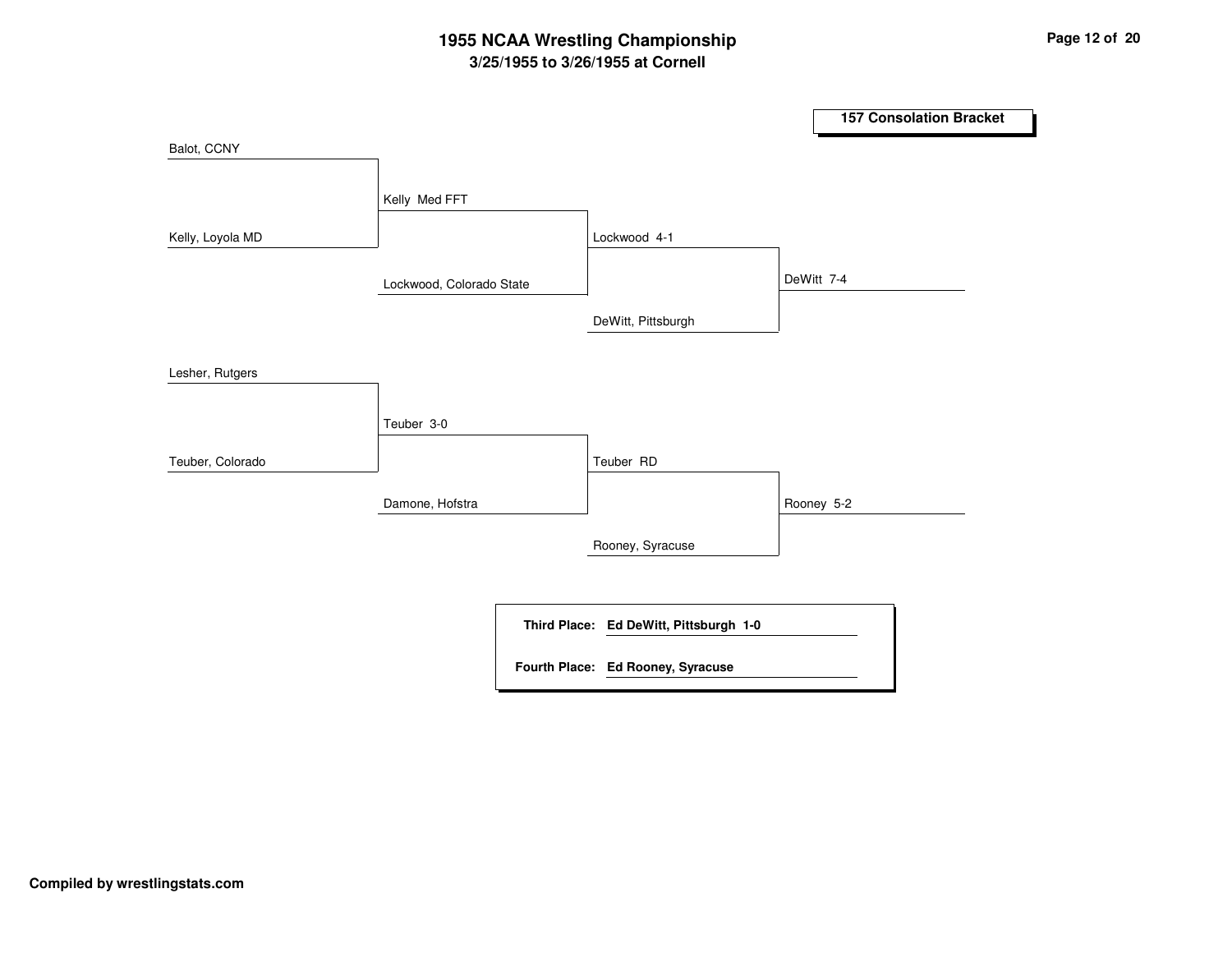| Gerry Tebben, Army                                       |                          |                        |                  |
|----------------------------------------------------------|--------------------------|------------------------|------------------|
| Gerry Tebben<br>Bye                                      |                          |                        |                  |
| Larry TenPas, Illinois [4]<br>Larry TenPas 8-2           | Larry TenPas 12-5        |                        | 167 Weight Class |
| John Ellwood, Lock Haven                                 |                          |                        |                  |
| Dick Whited, Lehigh                                      |                          | Larry TenPas Fall 6:09 |                  |
| Dick Whited<br>Bye                                       |                          |                        |                  |
| Dick Rohrer, Minnesota State                             | Charles Bryant Fall 7:22 |                        |                  |
| Charles Bryant 6-2<br>Charles Bryant, Nebraska           |                          |                        |                  |
| Rex Edgar, Oklahoma                                      |                          |                        | Larry TenPas 8-1 |
| Rex Edgar<br>Bye                                         |                          |                        |                  |
| Joe Solomon, Pittsburgh [1]                              | Joe Solomon 10-6         |                        |                  |
| Joe Solomon Fall 2:42<br>Robert Roper, Northern Colorado |                          |                        |                  |
| Bye                                                      |                          | Joe Solomon RD         |                  |
| Dick Bonacci<br>Dick Bonacci, Toledo                     |                          |                        |                  |
| Harlan Jenkinson, Iowa                                   | Harlan Jenkinson 5-2     |                        |                  |
| Harlan Jenkinson 5-2<br>Bob Smith, Syracuse              |                          |                        |                  |
| John McMahon, Michigan                                   |                          |                        | Fred Davis 9-2   |
| Jim Sanders 6-2<br>Jim Sanders, Auburn                   |                          |                        |                  |
| Otis Keller, Cornell                                     | Otis Keller Fall 2:22    |                        |                  |
| Otis Keller<br>Bye                                       |                          |                        |                  |
| Harold Broughton, Colorado State                         |                          | Joe Gattuso 6-3        |                  |
| Joe Gattuso Fall 7:10<br>Joe Gattuso, Navy [2]           |                          |                        |                  |
| Bernard Schwab, Virginia                                 | Joe Gattuso 6-2          |                        |                  |
| <b>Bernard Schwab</b><br>Bye                             |                          |                        |                  |
| Bob Reif, Wisconsin                                      |                          |                        | Fred Davis 9-7   |
| Henry Goldman 6-2<br>Henry Goldman, Wyoming              |                          |                        |                  |
| Fred Davis, Oklahoma State [3]                           | Fred Davis 8-2           |                        |                  |
| <b>Fred Davis</b>                                        |                          |                        |                  |
| <b>Bye</b><br>Tony Tsocanos, Colgate                     |                          |                        |                  |
| Dick Formanek 3-1<br>Dick Formanek, Northern Iowa        |                          | Fred Davis 14-8        |                  |
|                                                          |                          |                        |                  |
| Bye                                                      | Del McGhee 8-4           |                        |                  |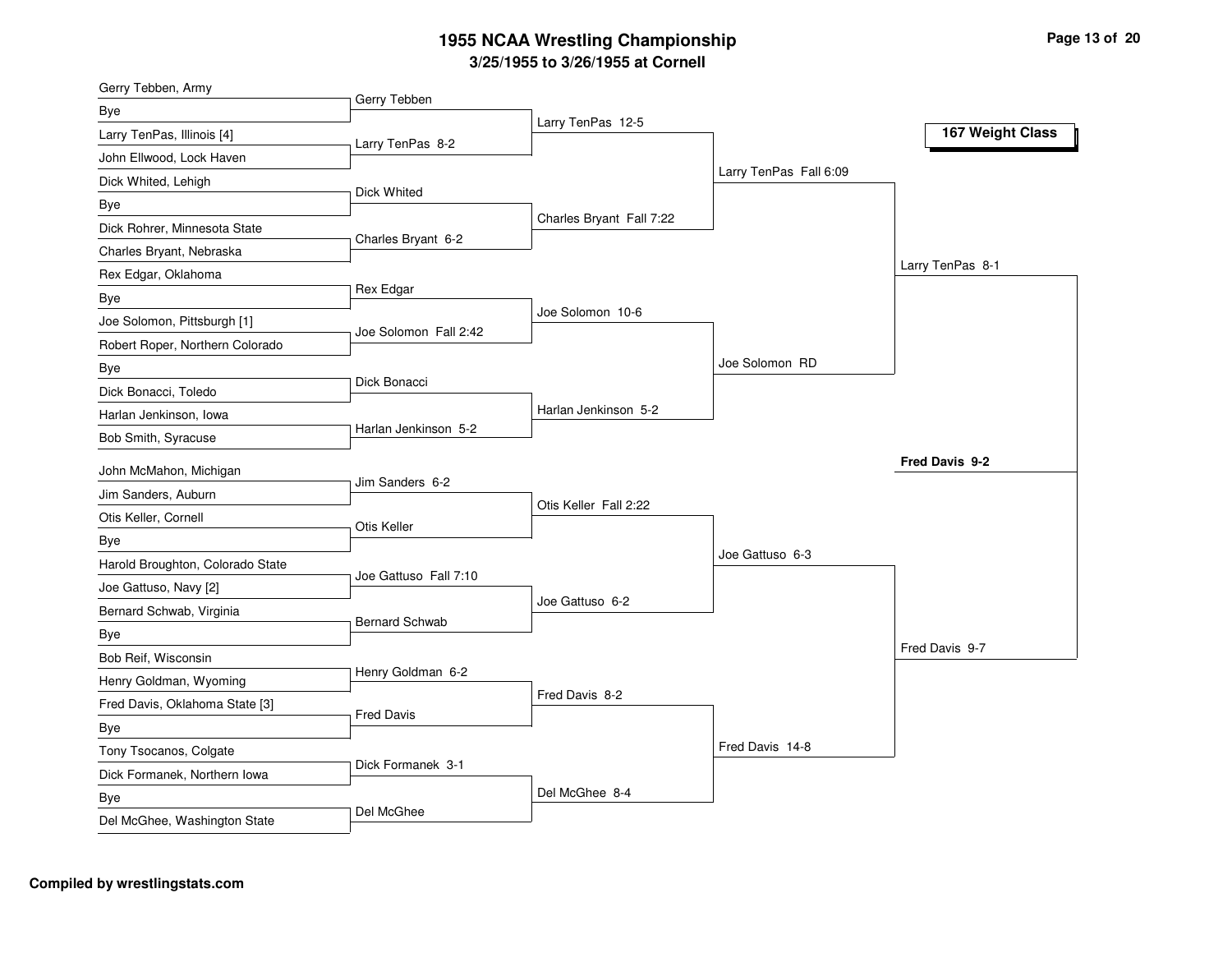# **3/25/1955 to 3/26/1955 at Cornell 1955 NCAA Wrestling Championship Page <sup>14</sup> of <sup>20</sup>**

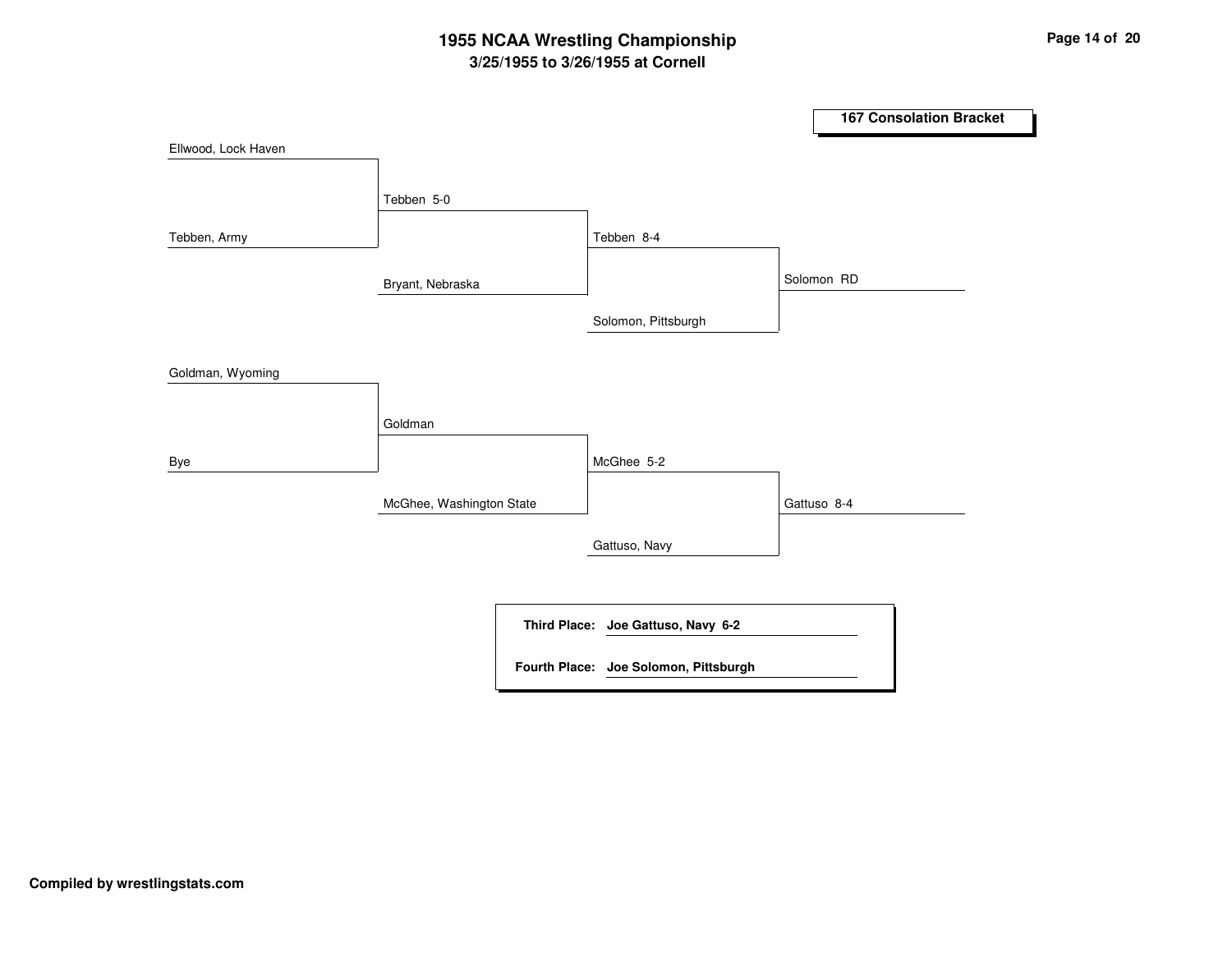# **3/25/1955 to 3/26/1955 at Cornell 1955 NCAA Wrestling Championship Page <sup>15</sup> of <sup>20</sup>**

| <b>Bye</b>                        |                      |                     |                     |
|-----------------------------------|----------------------|---------------------|---------------------|
|                                   | Frank Craze          |                     | 177 Weight Class    |
| Frank Craze, West Virginia        |                      |                     |                     |
|                                   |                      | Don Wem 3-1         |                     |
| Don Wem, Toledo [4]               |                      |                     |                     |
|                                   | Don Wem 3-0          |                     |                     |
| Jerry Budzik, Oklahoma State      |                      |                     |                     |
|                                   |                      |                     | Dan Hodge 7-3       |
| Bob Lynch, Cornell                |                      |                     |                     |
| Ray Carlson, Waynesburg           | Ray Carlson 10-2     |                     |                     |
|                                   |                      |                     |                     |
|                                   |                      | Dan Hodge Fall 1:05 |                     |
| Ed Mathews, Wisconsin             |                      |                     |                     |
| Dan Hodge, Oklahoma [1]           | Dan Hodge Fall 2:45  |                     |                     |
|                                   |                      |                     |                     |
| Frank Rosenmayr, Colorado [2]     |                      |                     | Dan Hodge Fall 4:23 |
|                                   | Frank Rosenmayr 5-0  |                     |                     |
| Don Kincaid, Iowa                 |                      |                     |                     |
|                                   |                      | Frank Rosenmayr RD  |                     |
| Ron Flemming, Franklin & Marshall |                      |                     |                     |
|                                   | Ron Flemming         |                     |                     |
| Bye                               |                      |                     |                     |
|                                   |                      |                     | Joe Krufka 9-6      |
| Joe Krufka, Penn State [3]        |                      |                     |                     |
|                                   | Joe Krufka Fall 4:14 |                     |                     |
| Fred Braun, Lafayette             |                      |                     |                     |
|                                   |                      | Joe Krufka 7-6      |                     |
| Dick Francis, San Jose State      |                      |                     |                     |
|                                   | <b>Dick Francis</b>  |                     |                     |
| Bye                               |                      |                     |                     |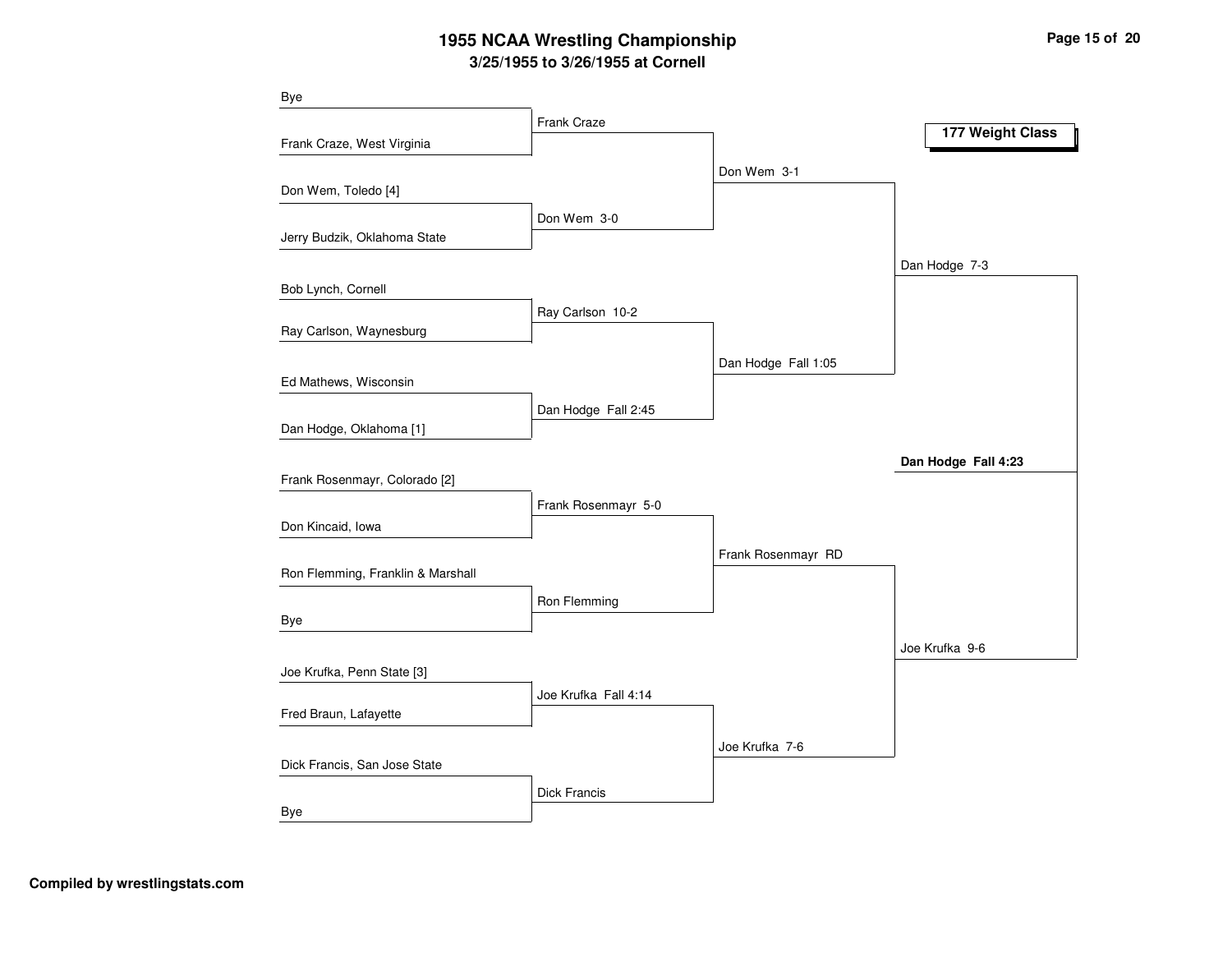# **3/25/1955 to 3/26/1955 at Cornell 1955 NCAA Wrestling Championship Page <sup>16</sup> of <sup>20</sup>**

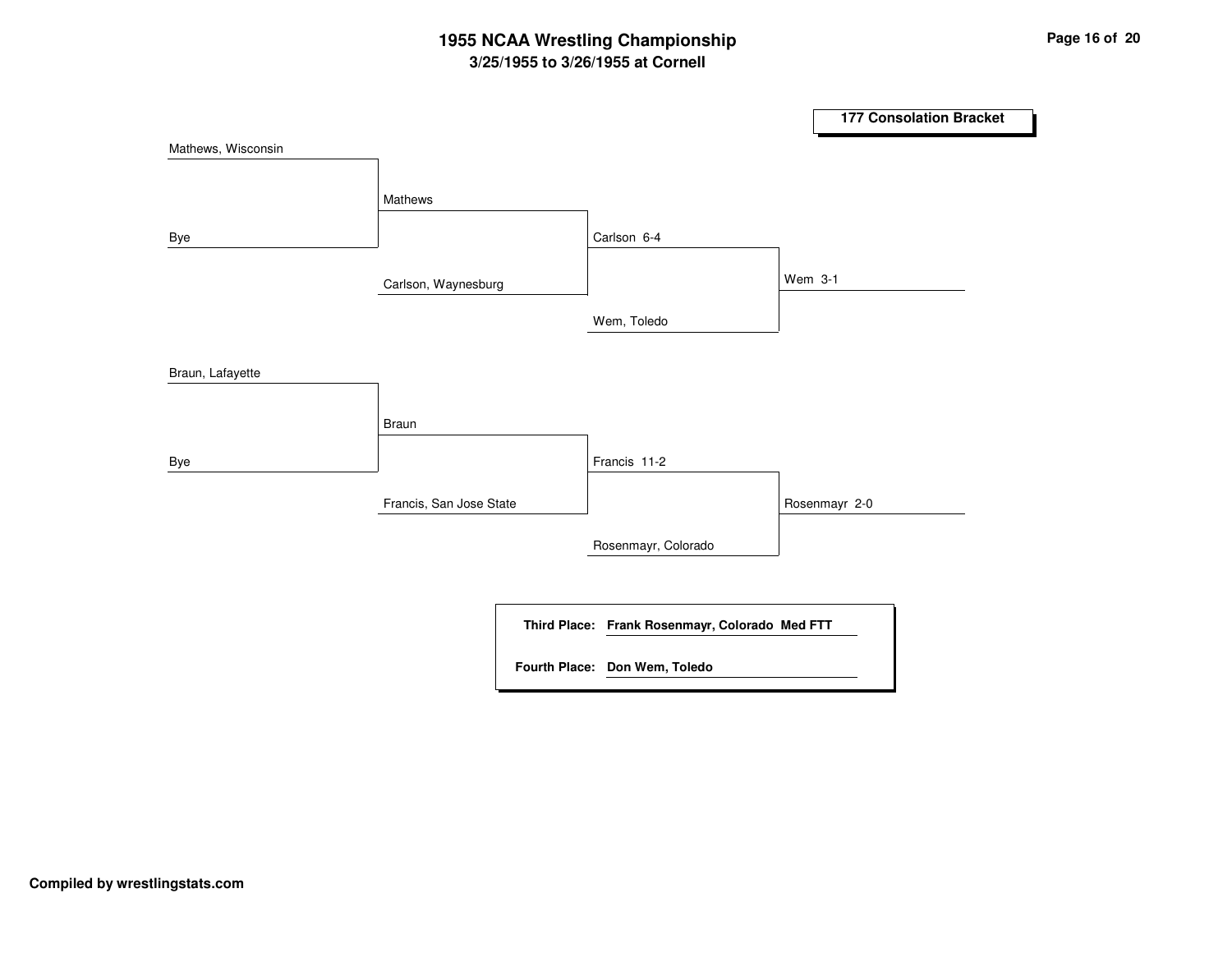# **3/25/1955 to 3/26/1955 at Cornell 1955 NCAA Wrestling Championship Page <sup>17</sup> of <sup>20</sup>**

| Richard Anthony, Indiana [4]     |                        |                       |                       |
|----------------------------------|------------------------|-----------------------|-----------------------|
|                                  | <b>Richard Anthony</b> |                       | 191 Weight Class      |
| Bye                              |                        |                       |                       |
|                                  |                        | Richard Anthony 9-0   |                       |
| Elwood Reese, Lock Haven         |                        |                       |                       |
|                                  | Ken Culbert Fall 2:21  |                       |                       |
| Ken Culbert, Harvard             |                        |                       |                       |
|                                  |                        |                       | Peter Blair 6-3       |
| Jim Coln, Oklahoma               |                        |                       |                       |
|                                  | Jim Coln               |                       |                       |
| Bye                              |                        |                       |                       |
|                                  |                        | Peter Blair Fall 7:50 |                       |
| Peter Blair, Navy [1]            |                        |                       |                       |
|                                  | Peter Blair Fall 5:24  |                       |                       |
| Abe Cohen, Tennessee-Chattanooga |                        |                       |                       |
|                                  |                        |                       | Peter Blair Fall 5:01 |
| Dave Gallaher, Lehigh            |                        |                       |                       |
|                                  | Ken Leuer 9-2          |                       |                       |
| Ken Leuer, Iowa [2]              |                        |                       |                       |
| Ron Schirf, Pittsburgh           |                        | Ken Leuer 2-0         |                       |
|                                  |                        |                       |                       |
| Bye                              | Ron Schirf             |                       |                       |
|                                  |                        |                       |                       |
| Jim Macaleer, Princeton          |                        |                       | Ken Leuer RD          |
|                                  | Jim Macaleer 4-0       |                       |                       |
| Ben Egerton, Cornell             |                        |                       |                       |
|                                  |                        |                       |                       |
| Gus Gatto, Northern Iowa [3]     |                        | Gus Gatto 4-2         |                       |
|                                  |                        |                       |                       |
| Bye                              | <b>Gus Gatto</b>       |                       |                       |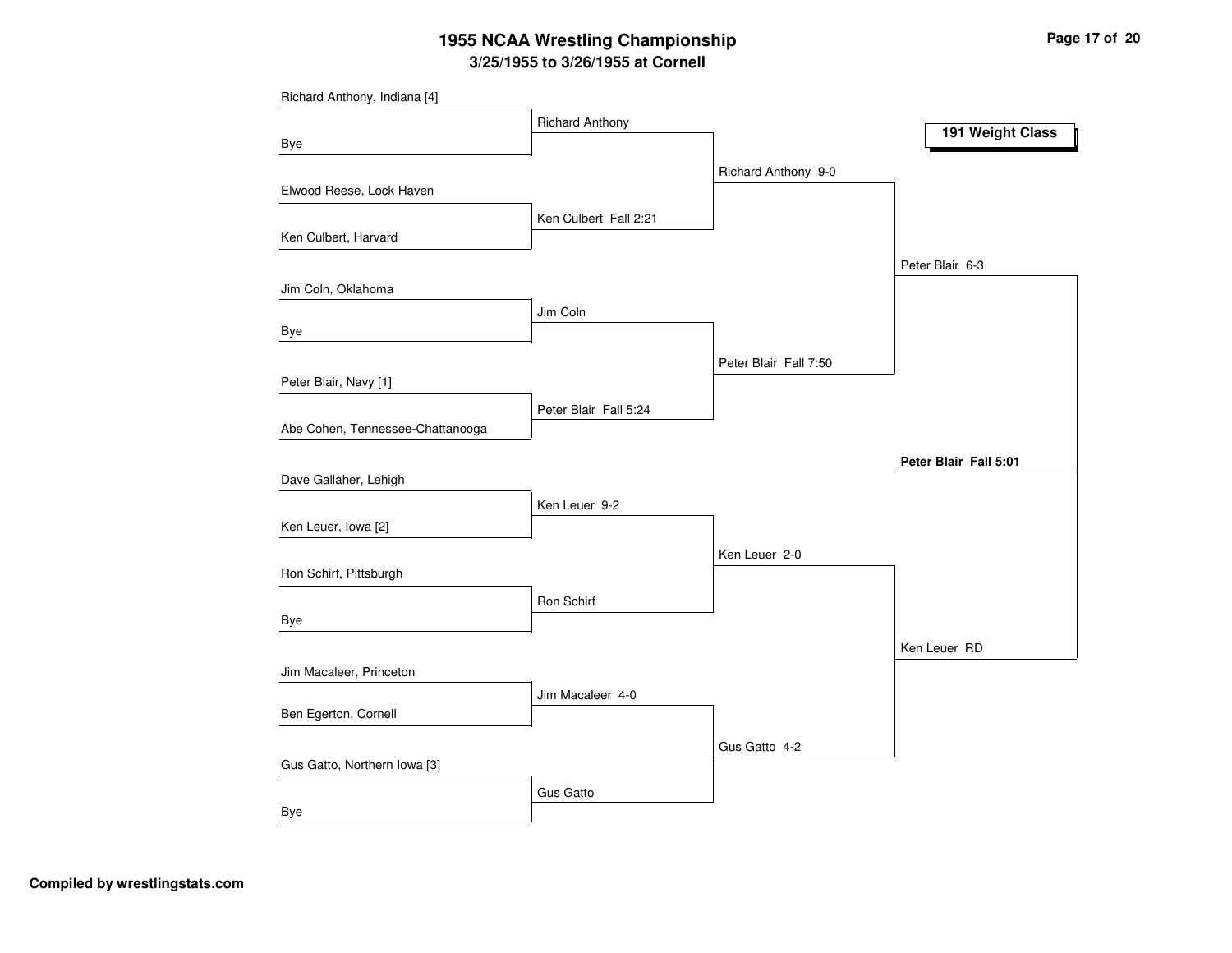# **3/25/1955 to 3/26/1955 at Cornell 1955 NCAA Wrestling Championship Page <sup>18</sup> of <sup>20</sup>**

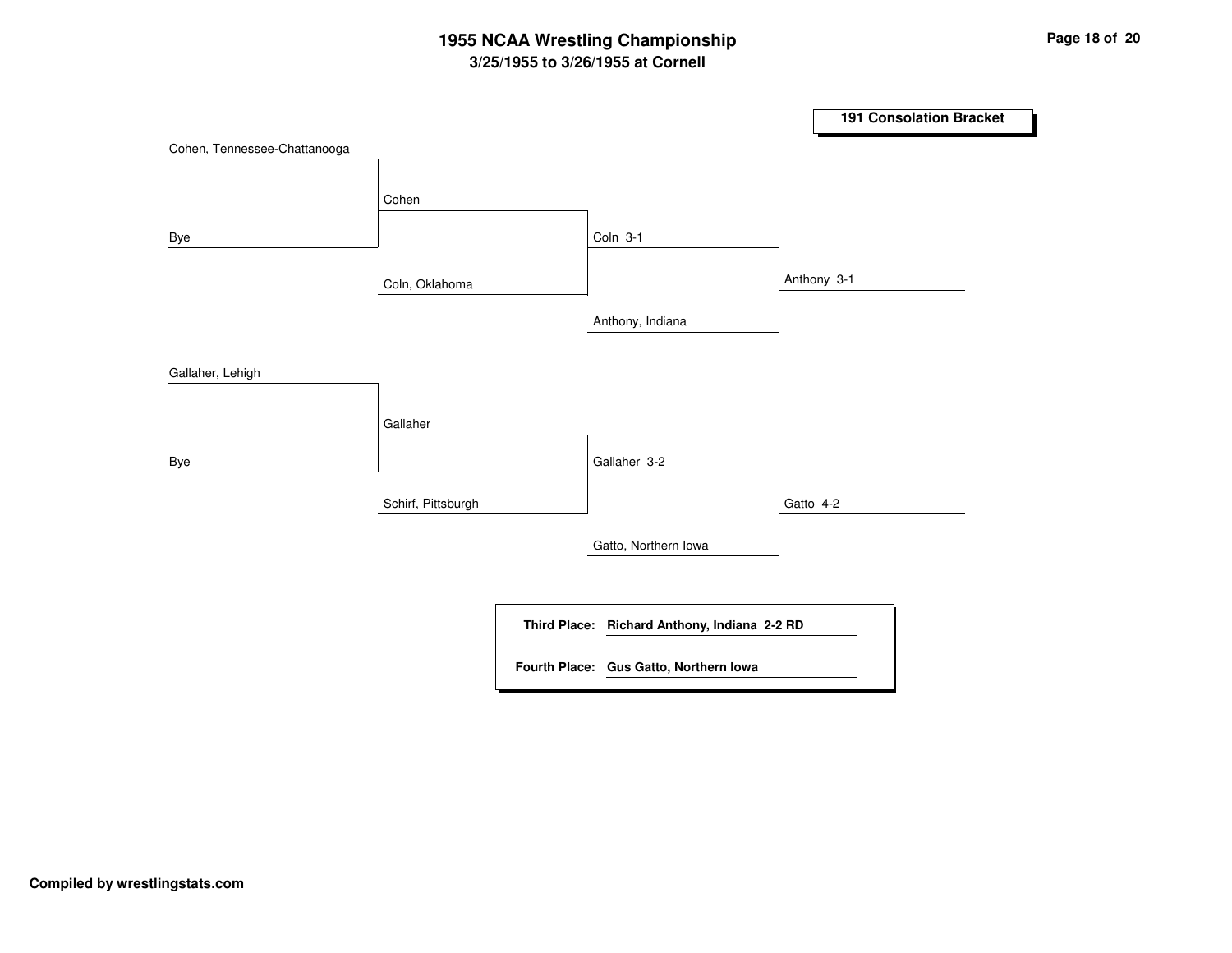# **3/25/1955 to 3/26/1955 at Cornell 1955 NCAA Wrestling Championship Page <sup>19</sup> of <sup>20</sup>**

| Sam Salerno, Colorado              |                    |                    |                         |
|------------------------------------|--------------------|--------------------|-------------------------|
|                                    | Sam Salerno        |                    | <b>UNL Weight Class</b> |
| Bye                                |                    |                    |                         |
|                                    |                    | Bill Oberly 5-3    |                         |
| Bill Oberly, Penn State [4]        |                    |                    |                         |
|                                    | <b>Bill Oberly</b> |                    |                         |
| Bye                                |                    |                    |                         |
|                                    |                    |                    | Bill Oberly 8-4         |
| Bob Konovsky, Wisconsin [1]        |                    |                    |                         |
| Bye                                | Bob Konovsky       |                    |                         |
|                                    |                    |                    |                         |
| Mike Clock, Lewis & Clark          |                    | Bob Konovsky 2-0   |                         |
|                                    |                    |                    |                         |
| Ken Ellis, Kansas State            | Ken Ellis 7-3      |                    |                         |
|                                    |                    |                    |                         |
| Willis Holland, Colorado State [2] |                    |                    | Bill Oberly 5-3         |
|                                    | Willis Holland     |                    |                         |
| Bye                                |                    |                    |                         |
|                                    |                    | Willis Holland 5-0 |                         |
| Don Sayenga, Lafayette             |                    |                    |                         |
|                                    | Don Sayenga        |                    |                         |
| <b>Bye</b>                         |                    |                    |                         |
|                                    |                    |                    | Werner Seel Fall 5:23   |
| Werner Seel, Lehigh [3]            |                    |                    |                         |
|                                    | Werner Seel        |                    |                         |
| Bye                                |                    |                    |                         |
|                                    |                    | Werner Seel 12-2   |                         |
| Denny Krick, Indiana               |                    |                    |                         |
|                                    | Denny Krick        |                    |                         |
| <b>Bye</b>                         |                    |                    |                         |